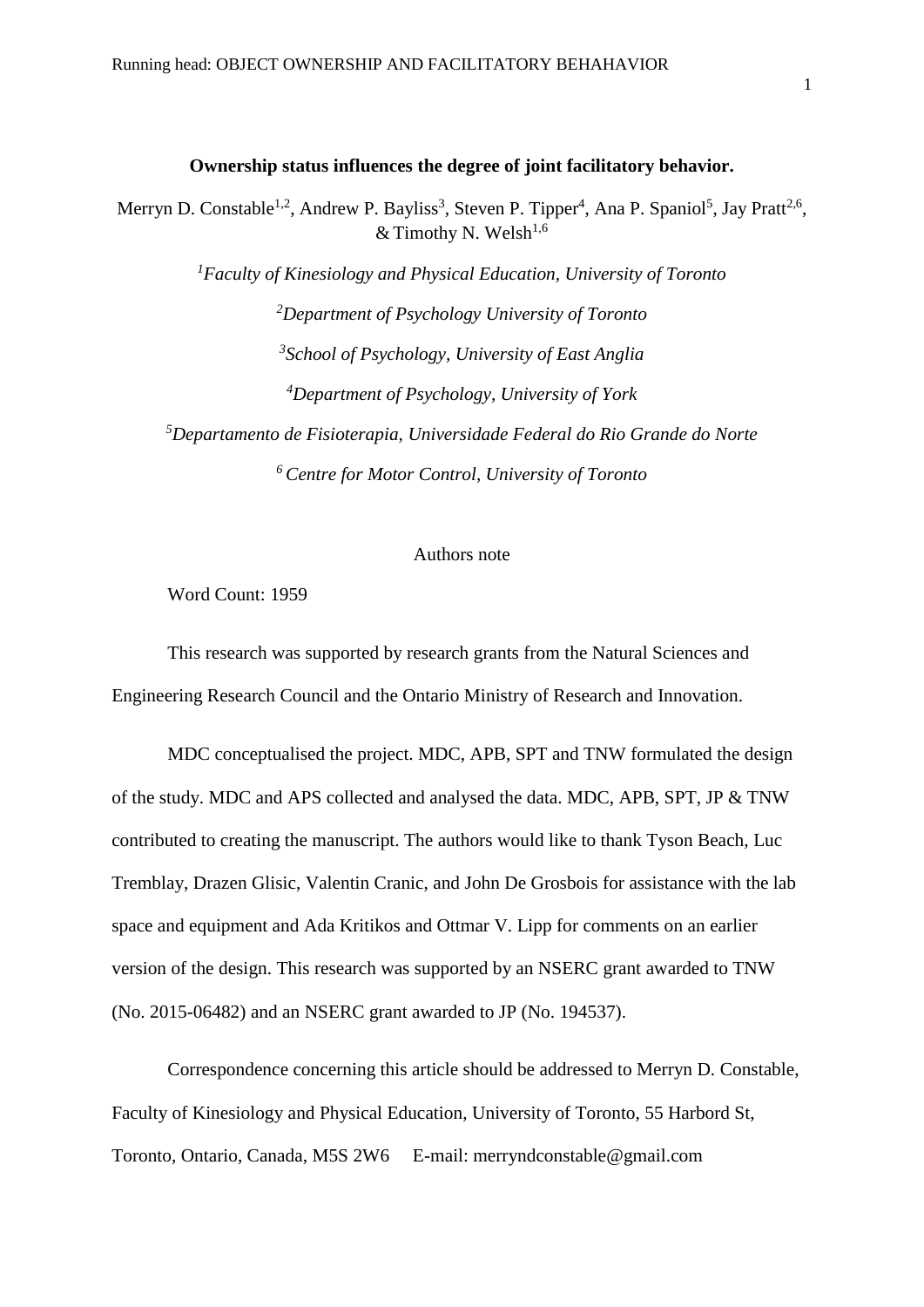When engaging in joint activities, humans tend to sacrifice some of their own sensorimotor comfort and efficiency to facilitate their co-actor's performance. Here, we investigated if ownership - a socio-culturally based non-physical feature ascribed to objects - influences facilitatory motor behavior in joint action. Participants passed mugs that differed in ownership status across a table to a co-actor. Across two experiments, we found that participants oriented the handle less towards their partner when passing their own mug relative to a mug owned by their co-actor (Experiment 1) and a mug owned by the Experimenter (Experiment 2). These findings indicate that individuals plan and execute actions that assist collaborators, but less so if it is the individual's own property that the partner intends to manipulate. We discuss these findings in terms of underlying variables associated with ownership and conclude that a 'self-other distinction' can be instated in the human sensorimotor system.

*Keywords:* ownership, joint action, beginning state comfort, action prediction, response selection, shared task representation, self-relevance.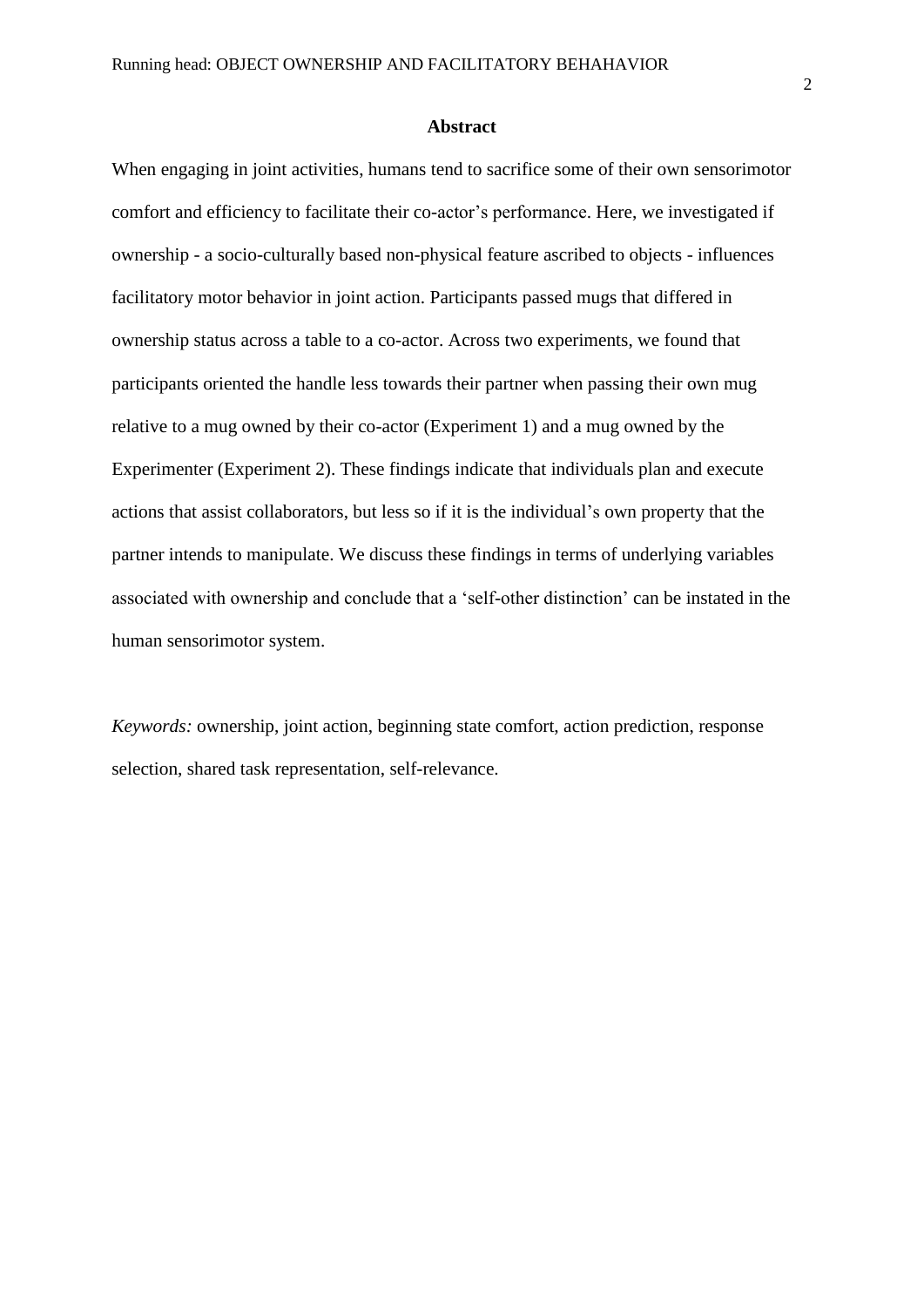#### **Ownership status influences the degree of joint facilitatory behavior**

People have sophisticated and flexible internal models of action that allow effective action planning when individuals act alone (Wolpert & Flanagan, 2001). Individuals can also incorporate or adapt internal models to account for other agents (Flanagan & Johansson, 2003; Welsh, Wong, & Chandrasekharan, 2013). This extension or adaptation of individual internal models to "others" allows humans to predict action outcomes on the basis of dynamically unfolding observable events performed by those around them. These internal models of action can also be influenced by shared task representations and goals established prior to action execution (Sebanz, Bekkering & Knoblich, 2006). For example, when passing an object to a partner, knowing the co-actor's intention allows the passer to activate the appropriate internal model to predict the manner in which their co-actor will use the object. Predictions based on the activation of this model in turn leads the passer to spontaneously orient that object to a more comfortable position for their partner (Ray & Welsh, 2011). Known as the 'beginning state comfort effect', this facilitatory behavior can be seen with a range of objects including hammers and calculators (Gonzalez, Studenka, Glazebrook & Lyons, 2011).

Actionable objects, however, are not solely defined by their physical features. They are also defined by non-physical (conceptual) features such as aesthetic qualities, value, and ownership status. In the case of ownership, self-owned objects enjoy elevated importance with regards to a number of psychological variables including attention (Turk et al., 2011) and memory (Cunningham, Turk, MacDonald & Macrae, 2008). Interestingly, ownership has also been shown to influence physical interactions with objects when individuals act alone: 1) actors reach lower peak accelerations when lifting someone else's object than when they lift their own object; and 2) actors' movements are consistent with a general reticence to interact with other people's objects (Constable, Kritikos, & Bayliss, 2011; Constable, Kritikos, Lipp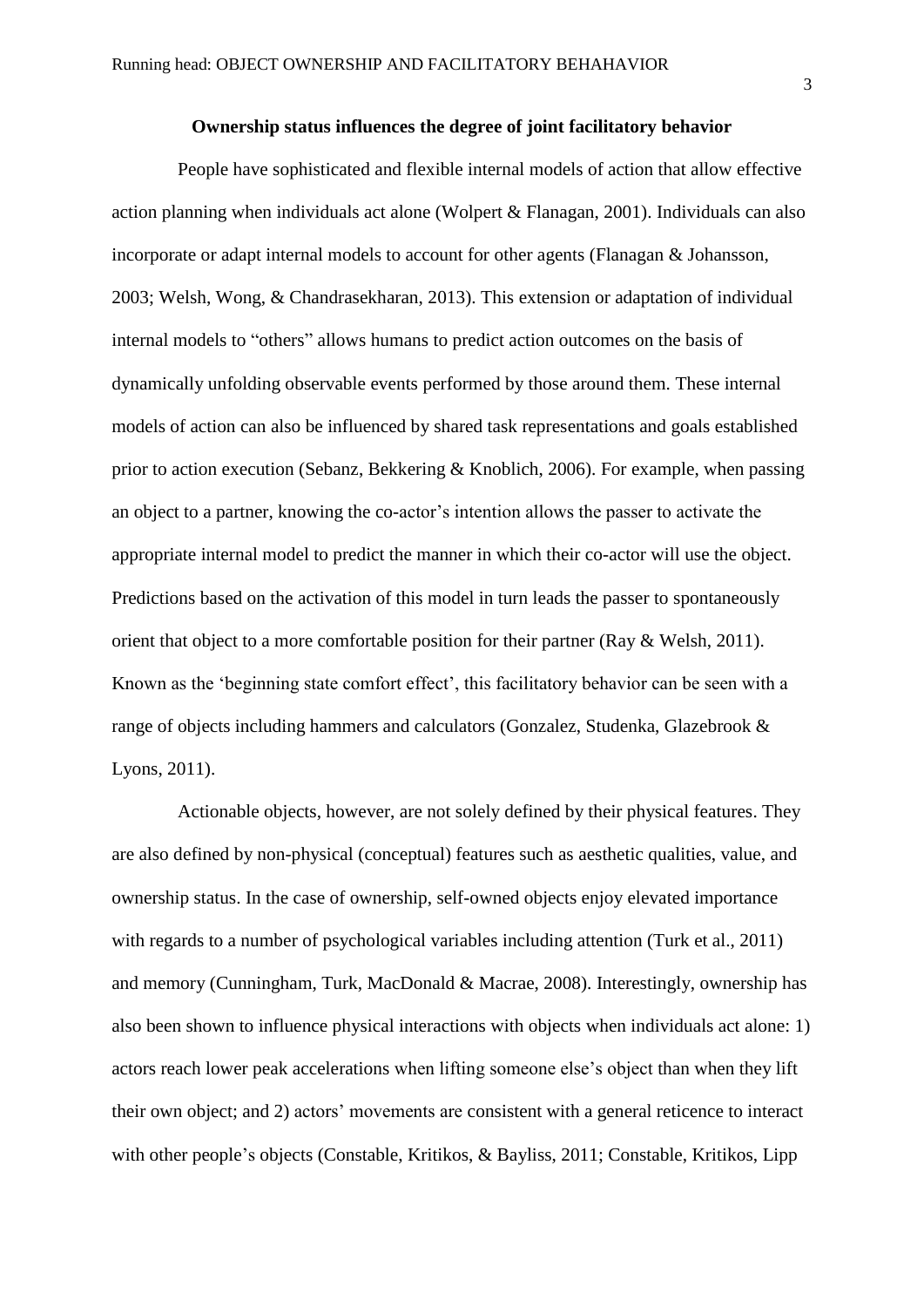& Bayliss, 2014). These effects reflect important biases in attachment, preference, and perhaps learned motor programs (see Constable et al., 2014 for a discussion) that alter the manner in which people plan and produce actions toward objects. The present study was conducted to determine if the conceptual feature of object-ownership influences action planning and execution in dyadic interactions.

Given that ownership is socially-based, it stands to reason that the ownership status of an object may shape action planning in social (joint) interactions. This extension is founded on previous work showing that social factors related to the co-actor influence the emergence of joint action effects. For example, joint action effects based on the corepresentation of action are stronger when the relationship between two co-acting agents is positive than when the relationship is negative (Hommel, Colzato & van den Wildenberg, 2009). In such joint action studies (Sebanz, Knoblich & Prinz, 2003; Welsh et al., 2005), however, the social environment is incidental to the task because participants perform independent tasks beside another individual. These scenarios may not reflect what occurs in more dynamic and interactive task environments that afford a level of real world applicability and cooperation as rooted in predictions based on internal models of actions. In the present experiments, we investigated how the attribution of ownership status to an object could influence the everyday act of passing that object between two people. In Experiment 1, we determined if an action goal modulates the effect of ownership on joint action performance, and in Experiment 2, we determined if the status of the relationship between the participant and the owner of the object moderates the effect of ownership in joint action.

### **Experiment 1**

Pairs of participants were given a mug to keep prior to the testing session. One-totwo weeks after selecting their mug, participants completed a task in which they passed either their own mug or their partner's mug across a table to their partner. Their partner (co-actor)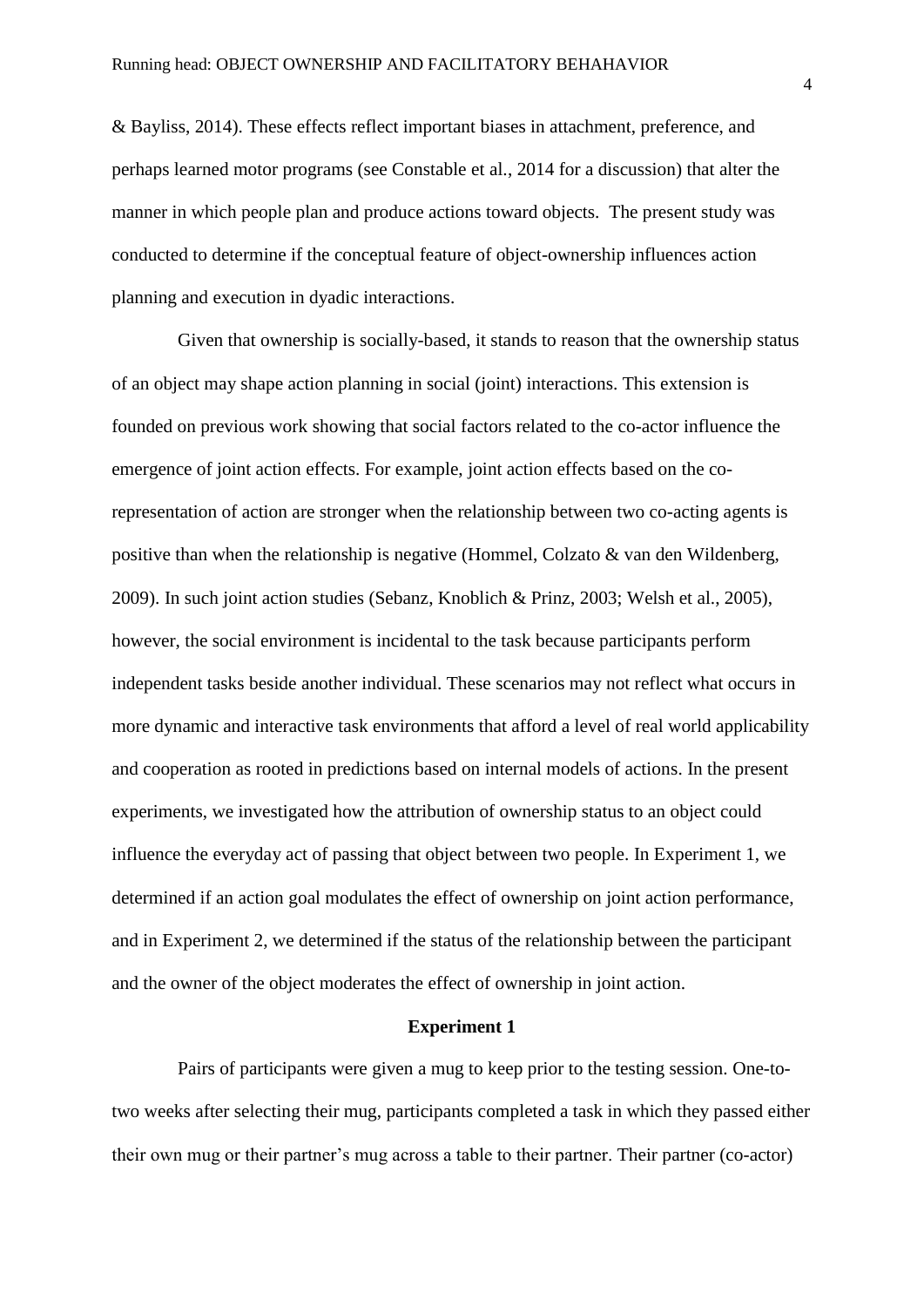then either acted upon the mug (joint action condition) or remained stationary (no action condition). We recorded the angle of the mug's handle relative to the partner's hand to determine (1) how passers would orient the mug based on their partner's task, and (2) if the ownership status of the object modulated any joint action effect.

Given previous findings associated with beginning state comfort (Ray & Welsh, 2011), we expected that an overall facilitatory behavior would emerge in the joint action condition - the handle would be rotated further towards the partner's optimal grasping angle in the joint action condition compared to the no action condition. Further, if ownership modulates all types of actions, then an ownership bias will be present in both the joint action and the no action condition. However, if the context of the action interacts with ownership, the effect of ownership status will only be present in the joint action task in which receiver actually interacts with the object.

### **Method**

### **Participants.**

Thirty-eight right-handed participants (18-25 years old [*M*=21.40, *SD*=2.26], 13 males) were recruited in pairs from the University of Toronto academic community. We set a target of 20 pairs based upon pilot research, however, only 19 of the recruited 20 attended both sessions. One pair dropped out of the study prior to the testing session. All pairs of participants were friends. All participants provided written informed consent prior to testing and received \$10 CAD and a mug to keep (\$1.50 CAD). The procedures were approved by the Health Sciences Research Ethics Board of the University of Toronto and complied with the ethical standards outlined in the Declaration of Helsinki (1964).

# **Stimuli and Apparatus.**

*Owned Objects.* Each person in a pair received a different mug to ensure that participants could distinguish between their own mug and their partner's mug. All mugs had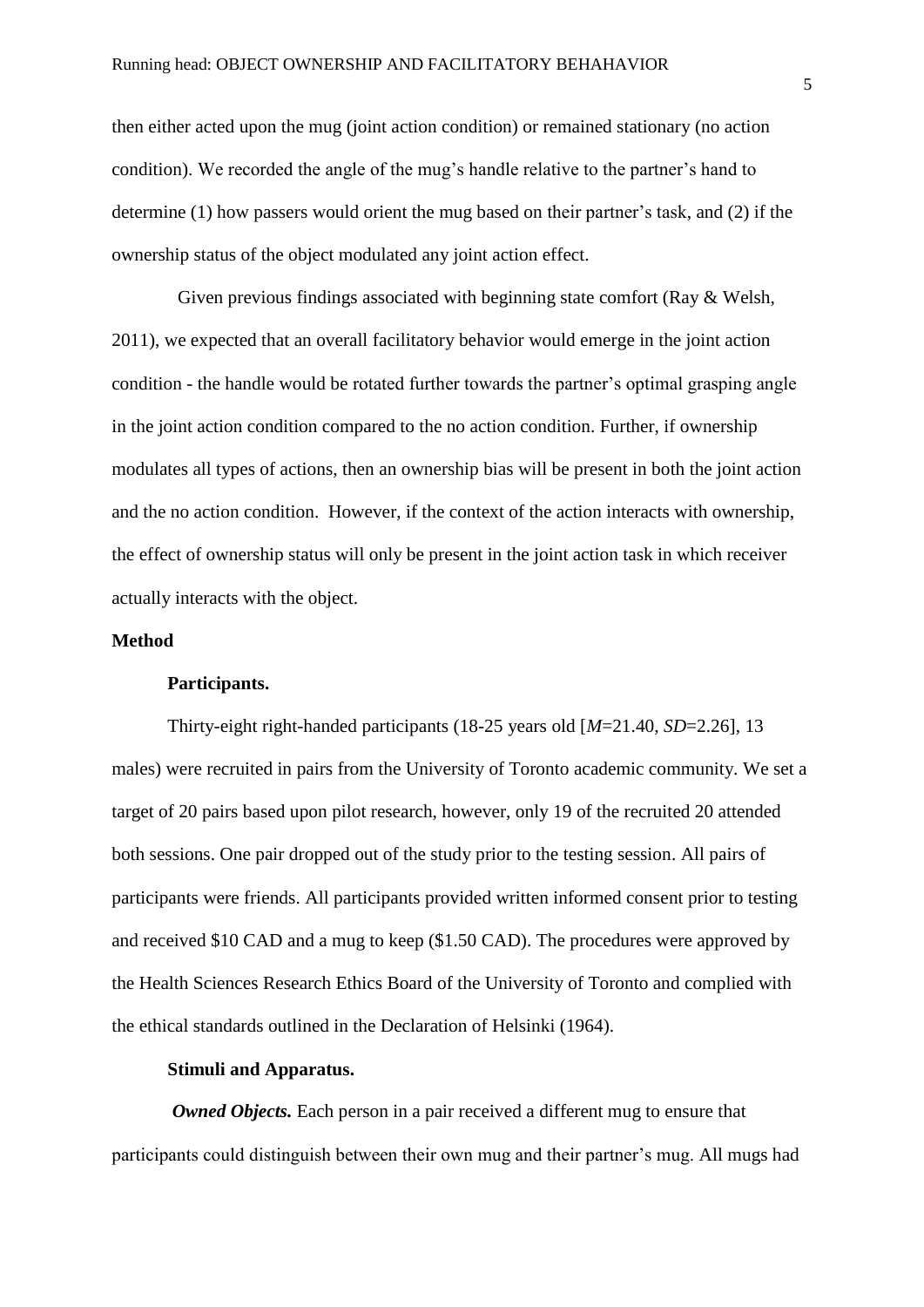the same shape, and a simple design of lines and a maple leaf (coloured red). The only thing that differed between the mugs was the background colour.

*Motion capture system*. The location of each participant's hand and the mug was recorded using an 8 camera Qualisys Oqus-1 motion capture system (Qualisys AB, Gothenburg, Sweden). Four infrared reflective markers were attached to each participant's right hand (index finger and thumb tips) and wrist (at the radius and ulna). Four additional markers were attached to the rim of the mug spaced equidistantly.

#### **Procedure and Design.**

Participants were tested in pairs and attended the laboratory twice. During the first meeting, each participant was given a mug and asked to take it home or to work and use it on a daily basis. They were specifically instructed that no one else was to use this mug to avoid the possibility of diluting the self-object association or the feeling of psychological ownership. Participants returned to the laboratory  $6 - 14$  days ( $M = 9.35$ ,  $SD = 1.95$ ) later for testing.

During the second session, the pairs sat at a table across from each other with their right hands resting on the table at a marked location approximately 10cm from the edge of the table. Participants were instructed to rest their hands on the table with the thumb and forefinger gently opposing. The experimenter, who was located at the end of the table between the two participants, placed a mug in front of the participant who was acting as the *passer* on a given trial. The mug was oriented parallel to the table edge and with the handle pointing right. When the experimenter said 'go' the passer picked up the mug and placed it in front of their partner (the *co-actor*). The passer was told to pass the mug in a natural manner using their right hand. They were not given any additional instructions on where or how to pass it.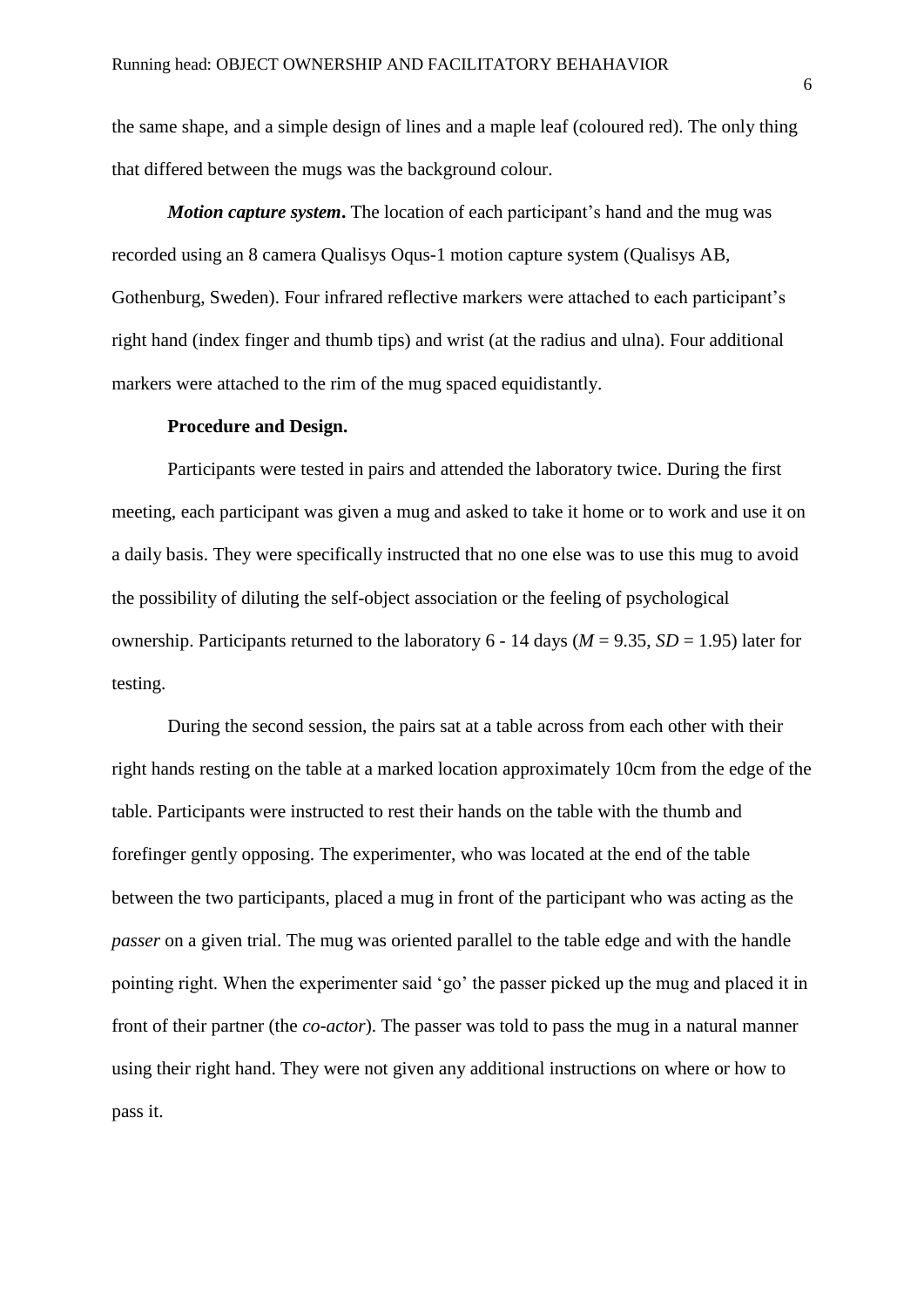There were two 'partner' conditions. In the action condition, the co-actor (receiver) would pick up the mug using the handle, lift it, and then place it back down on the table. In the no action condition, the co-actor was instructed to remain stationary after the passer placed it on the table. Partners were informed if an action or no action was required prior to the beginning of a block of trials. The participant who acted as the passer randomly varied on a trial-by-trial basis and participants became aware of the role they were playing when the experimenter placed the mug in front of them. The handle always started parallel to the edge of the table and oriented toward the hand. The mug was always empty. Each pair completed two blocks of 120 trials. Action/no action conditions were blocked and the order counterbalanced between participant groups. Passing participant and ownership of the mug were fully randomised within each block.

### **Data Processing.**

The data were processed in Matlab to derive the critical measure of hand-object angle difference. The measure was chosen on the basis of a pilot experiment using a similar paradigm with promising results ( $n = 39$ , between subjects design). Hand-object angle difference represents the orientation of the mug handle relative to the receiving participant's hand and was calculated on the basis of the angle of the line made by the index finger marker and the radius marker of the wrist and the line made by the mug handle (Figure 1a; inset panel). The measure can be characterised as a participant-centered measure that incorporates the co-actor's hand orientation. Essentially, the measure represents how much farther the mug would need to be rotated to be perfectly matched with the hand angle regardless of the direction. Note that absolute values were computed. Therefore, the measure would result in the same value when the mug needed to be rotated a further 60° in an anti-clockwise or clockwise direction to match the co-actor's hand. A smaller angle would indicate a greater match between the orientation of the hand and mug (possibly indicating more facilitatory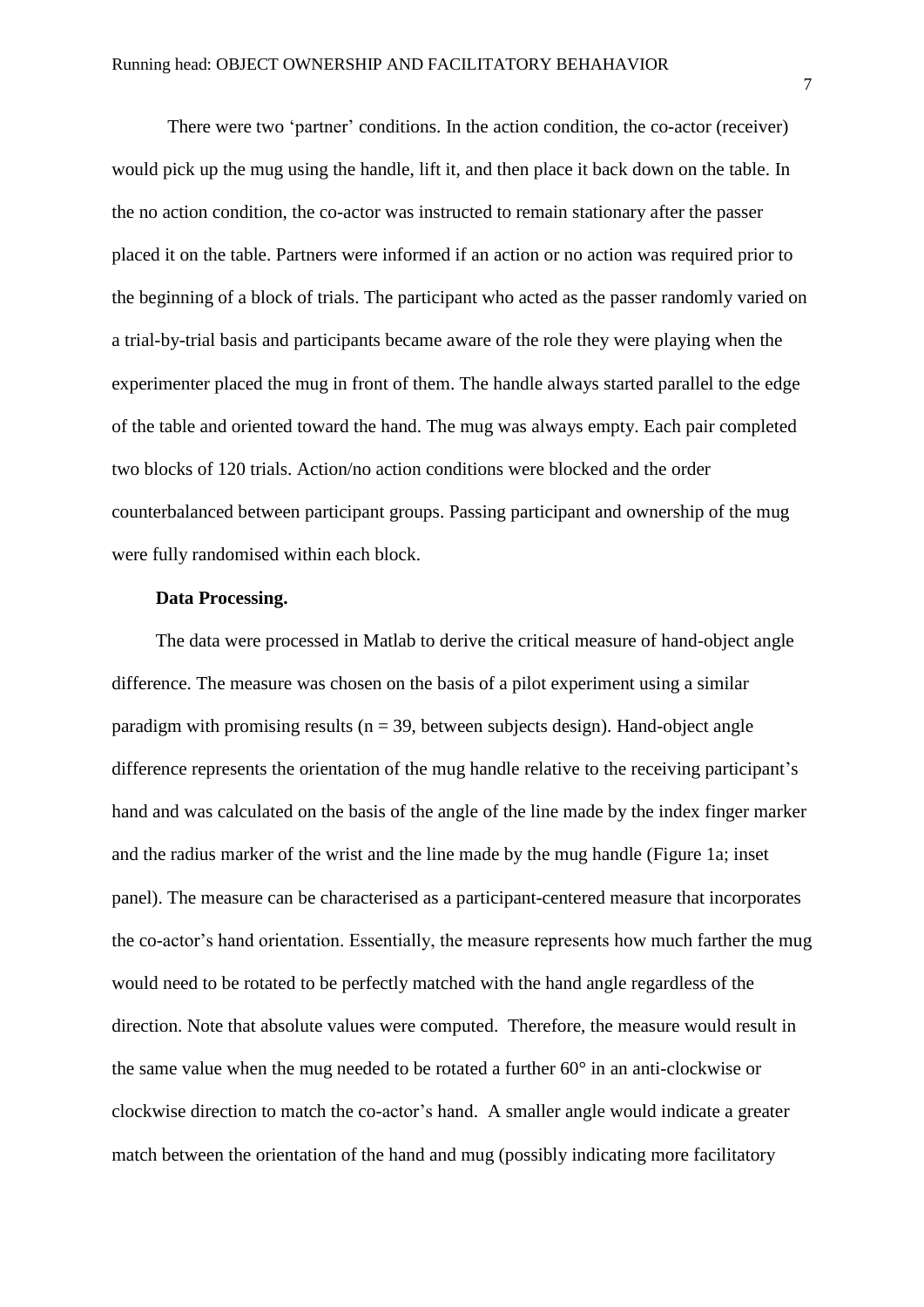behavior) than a larger angle. Trials on which data recording was poor or incomplete were removed prior to analysis (9%). Please see supplementary materials for the data submitted to inferential statistics.

### **Results**

A 2(Action Condition) X 2(Ownership) repeated measures ANOVA was conducted on the angle difference measure. This analysis revealed two important observations. First, the main effect of Action Condition,  $F(1, 35) = 31.13$ ,  $MSE = 5823$ ,  $p < .001$ ,  $\eta_p^2 = .47$ , revealed that the participant placed the mug in front of them such that the line of the handle deviated less from the line of the hand when the co-actor had to act on the object (121°) than when the co-actor was not going to act on the object (192°). This finding indicates that the mug handle was rotated closer to the co-actor's hand when the co-actor was to act on it than when the coactor was not to act on it – a replication of the 'beginning state comfort' effect (Ray  $\&$  Welsh, 2011). The second, more theoretically-relevant and novel finding was that, although the main effect of ownership did not reach statistical significance,  $F(1, 35) = 1.14$ ,  $MSE = 92$ ,  $p = .293$ ,  $\eta_p^2$  = .03, the interaction between action condition and ownership was statistically significant,  $F(1, 35) = 4.32$ ,  $MSE = 65$ ,  $p = .045$ ,  $\eta_p^2 = .11$ . Planned comparisons revealed that this interaction emerged because the difference between the angle difference for the passer's owned mug and the mug owned by the co-actor was only statistically significant in the action condition (see Figure 1). Specifically, when the receiver was to act upon the mug, the passer oriented it less towards the co-acting receiver when the mug was the passer's own mug than when the mug was owned by the receiver,  $t(35) = 2.10$ ,  $p = .04$ ,  $d_z = .35$ , 95% CI[0.16,8.82]. When the co-actor was not going to act on the object, the difference between the orientation of the passer's own mug and the mug owned by the co-actor did not reach significance, *t*(35)  $= -.53, p = .60, d<sub>z</sub> = .09, 95\% \text{ CI}[-5.20, 3.04].$  Thus, ownership modulated the passer's behaviour only when the receiving co-actor was to act on the object – the passer placed the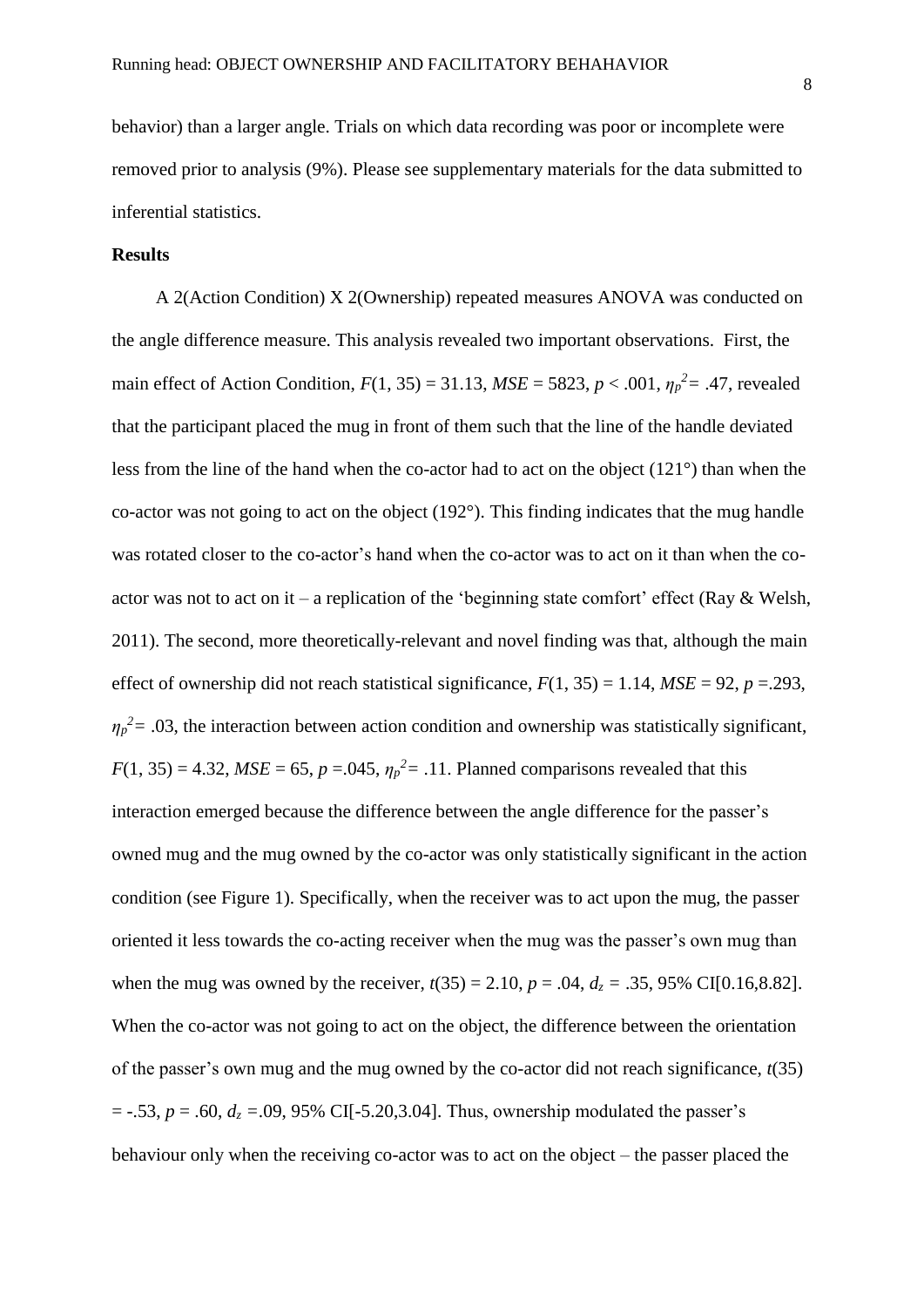mug on the table with the handle of the co-actor's mug was closer to the co-actor's hand angle than the handle of the participant's own mug. The 'ownership effect', that is the difference in final angle between the own mug and the relevant other mug, is explored further in the supplementary materials at an individual participant level.



*Figure 1.* Final angle difference (between mug and receiver's hand) between own mug (or passer's mug) and co-actor's own mug (or receiver's mug) for action and no action is conditions.

**Experiment 2**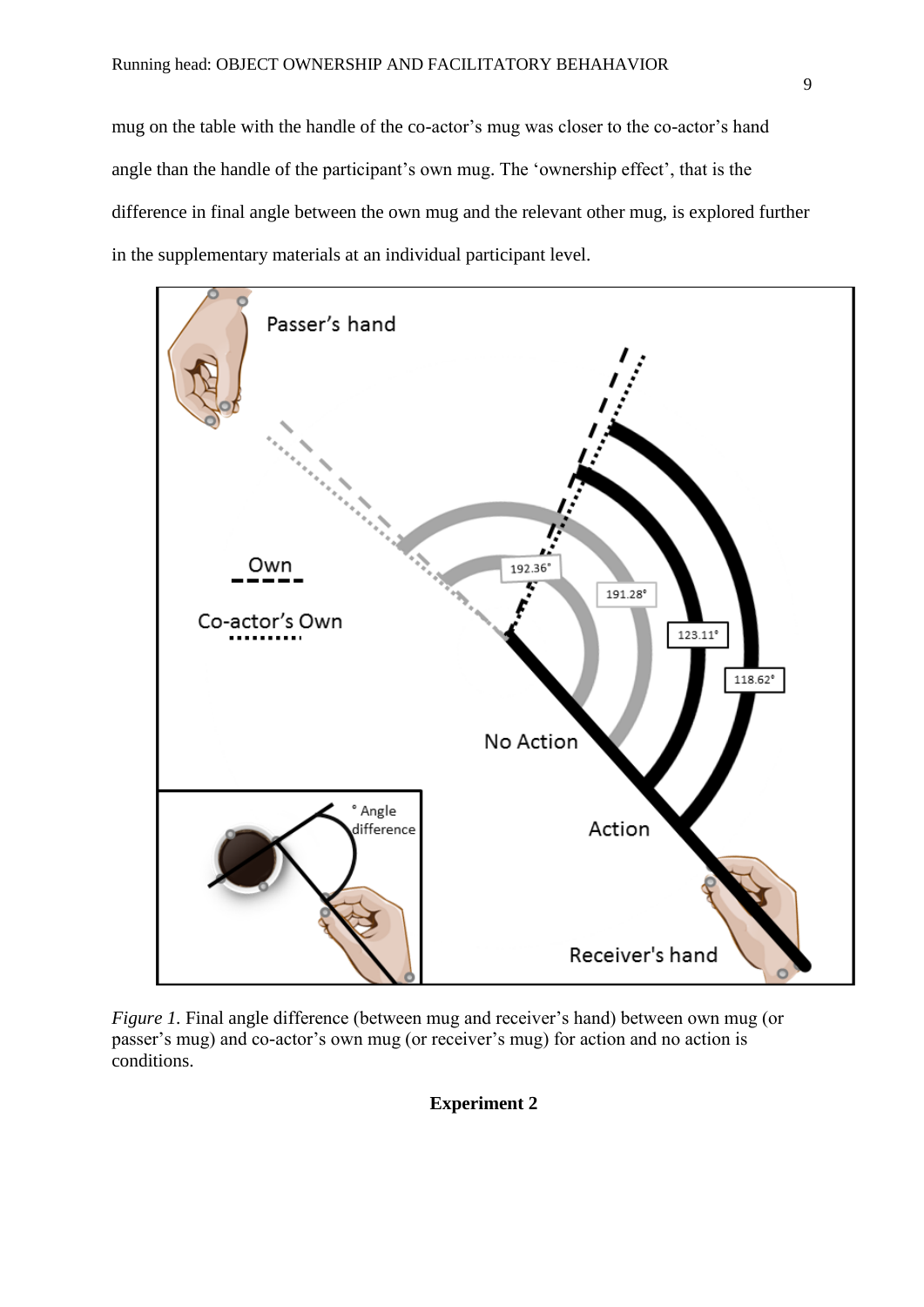In Experiment 1 our primary finding was that ownership modulated facilitatory behavior in the action condition such that the final position of the co-actor's mug was closer to the co-actor's hand when the co-actor's mug was being passed, as compared to when the participant was passing their own mug. So, do these effects reflect an up-regulation or down regulation of facilitatory behavior dependent on the relative relationship between the owner of the mug and the passer? To this end, a third "experimenter-owned" mug was added to the design because this mug represented an ecologically valid "other-owned" object not owned by the co-actor. Our second question concerned length of ownership because previous research has demonstrated a modulatory effect of time on the ownership effects (Shu & Peck, 2011). In Experiment 2, we retained the longer-term condition but also had participants complete the task immediately after ownership assignment.

# **Method**

#### **Participants.**

A total of 46 right-handed participants (18-26 years old (*M*=20.96, *SD*=2.34); 13 males) were recruited from the University of Toronto academic community. We aimed to recruit 20 pairs in line with Experiment 1, but eliminated and replaced three pairs of participants because they indicated that they did not believe they were able to keep the mug at the end of the study which invalidated the manipulation of ownership for these individuals. Each participant received \$10 CAD per hour in exchange for their time and the mug. All participants provided written informed consent prior to testing. The procedures were approved by the Health Sciences Research Ethics Board of the University of Toronto and complied with the ethical standards outlined in the Declaration of Helsinki (1964).

*Owned Objects.* Each participant was given a mug to keep (worth approximately \$1.50 CAD). The mugs in Experiment 2 were larger (soup) mugs than those used in Experiment 1 because they needed to be wider to accommodate components (battery packs,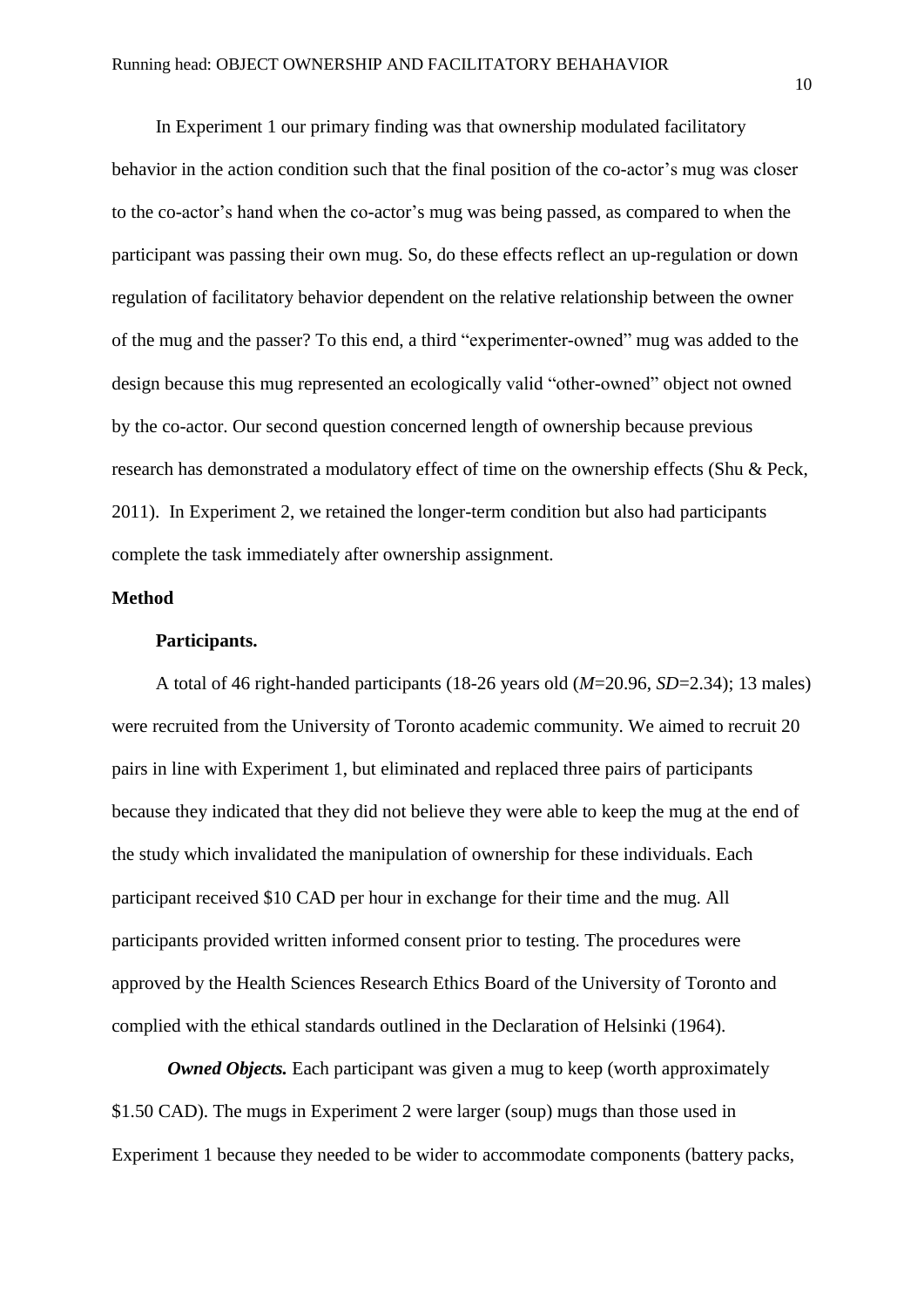wires, and controller) of a different motion tracking system. As such, the mugs were larger and heavier than the mugs used in Experiment 1. All mugs in Experiment 2 were the same size and were distinguishable from each other only on the basis of colour.

*Motion capture system.* An Optotrak Certus motion capture system (Northern Digital Inc., Waterloo, Ontario, Canada) with a combination of infrared wired and wireless active markers was used for Experiment 2. Two wired markers were attached to the co-actor, one on the tip of their index finger and one at the radial styloid process. A battery pack with three active markers attached to a rigid body was used to record the relative location and orientation of the mug. One marker corresponded to the handle, one to the front of the mug and one to the opposite side of the mug from the handle (see Fig 2 inset). On each trial a total of 5 data points in 3D Cartesian coordinate space were recorded representing one hand and one mug.

### **Procedure and Design.**

The procedure remained the same as Experiment 1 with some slight modifications to the design to account for the different technology used and the specific nature of the research question. First, because we were interested in the effects that the relative relationship between the owner of the mug and the passer had on facilitatory behaviour, we only included the (joint) action condition in which the receiver lifted the mug after it was passed. Second, because were interested in assessing the influences of duration of ownership on the behaviour, the passing task was completed immediately after the participants acquired the mug and again approximately 2 weeks later (12-18 days,  $M = 14.05$ ,  $SD = 1.05$ ). During the passing task, participants acted as the passer or co-actor for the first 90 trials and then swapped roles for the remaining 90 trials. Within each 90 trial segment, participants passed the Experimenter's mug, their co-actor's mug, or their own mug 30 times each. Unlike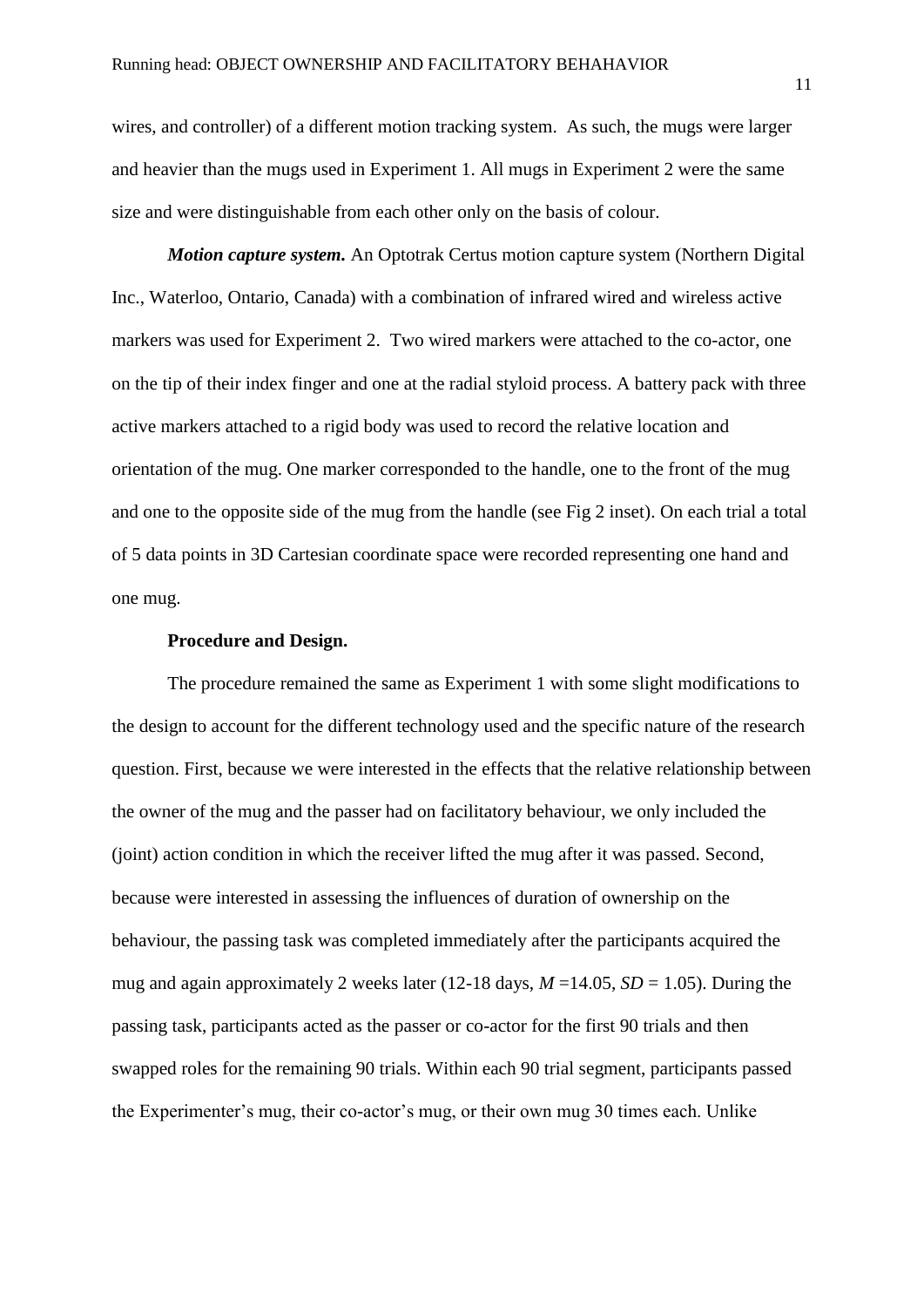Experiment 1 where ownership and initiator was randomised, both of these conditions were blocked and counterbalanced in Experiment 2.

# **Data Processing.**

The measure used was identical to Experiment 1. One participant broke their mug prior to the second session, and as such, we were unable to collect a complete data set from that pair. As mentioned above, three other pairs did not believe they were able to keep the mug, and as such, they were not included. A further participant who was unable to follow the instruction to place the mug in front of their co-actor was removed. Thus, the final sample included 37 participants. Trials on which data recording was poor, incomplete or divergent from the task were removed prior to analysis (3%). Please see supplementary materials for the data submitted to inferential statistics.

# **Results.**

The 3(Ownership) X 2(Time) repeated measures ANOVA revealed several important findings. First, the main effect of ownership condition,  $F(2, 72) = 3.81$ ,  $MSE = 970$ ,  $p = .027$ ,  $\eta_p^2$  = .096, replicated and extended the findings of Experiment 1. Specifically, follow-up comparisons across ownership conditions (collapsed across the time factor) revealed a significant difference between the Experimenter's mug (95°) and the participant's own mug  $(109^{\circ})$ ,  $t(36) = 2.47$ ,  $p = .02$ ,  $d_z = .41$ , 95% CI[2.55,25.81]. The difference between the Experimenter's mug and the co-actor's mug (101°),  $t(36) = 1.44$ ,  $p = .16$ ,  $d_z = .24$ , 95% CI[-2.56,14.95], and the co-actor's mug and the participant's mug did not reach significance,  $t(36) = 1.53$ ,  $p = .14$ ,  $d_z = .25$ , 95% CI[-2.60,18.57], respectively (see Figure 2). Second, neither the main effect of time,  $F(1, 36) = .001$ ,  $MSE = 3339$ ,  $p = .974$ ,  $\eta_p^2 < .001$ , nor the interaction between ownership and time reached statistical significance,  $F(2, 72) = 2.13$ ,  $MSE$  $= 437$ ,  $p = 13$ ,  $\eta_p^2 = 0.06$ . Thus, the amount of time owning the object did not modulate the expression of object-ownership in this joint action task. The 'ownership effect', that is the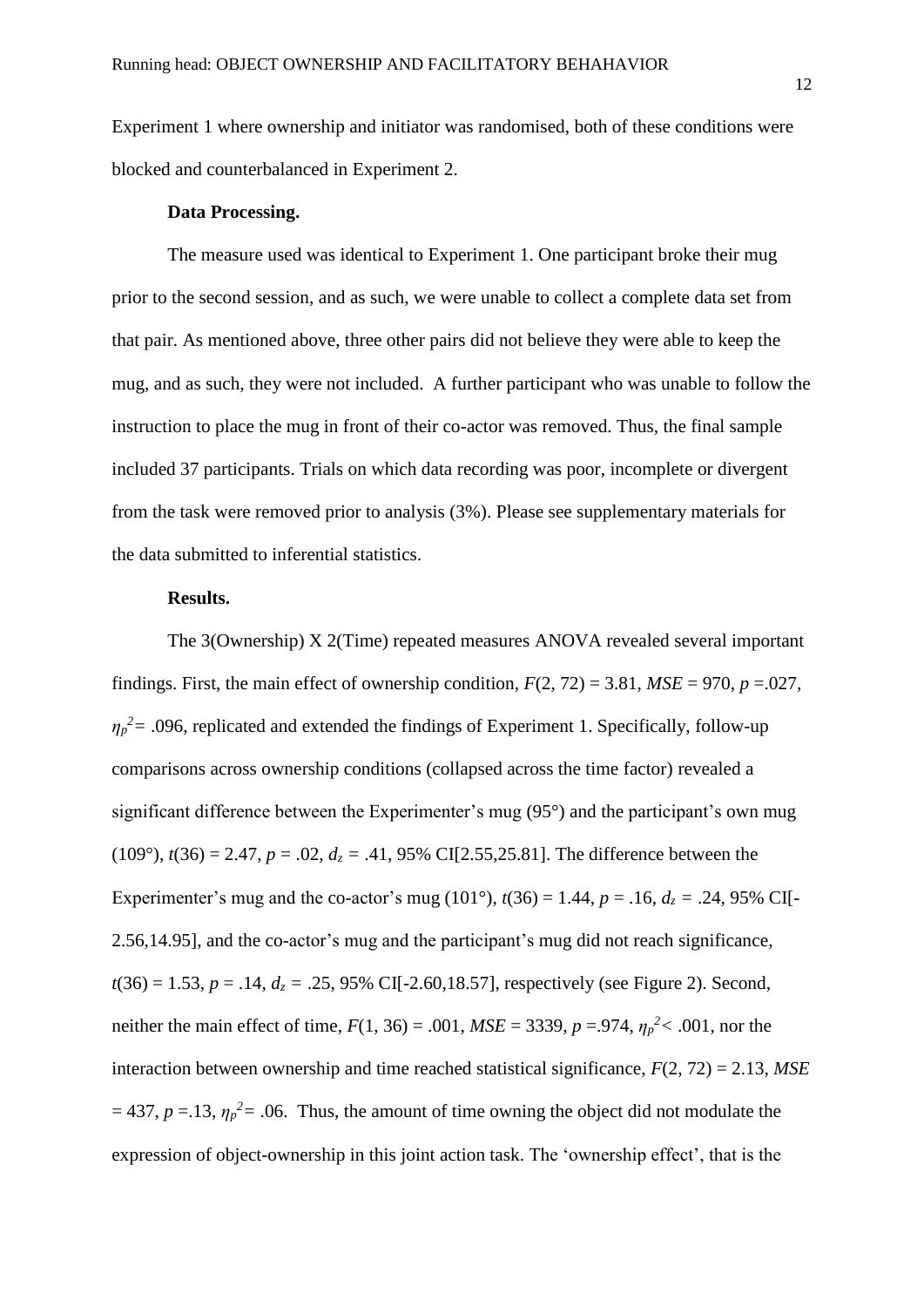difference in final angle between the own mug and the relevant other mug, is explored further in the supplementary materials at an individual participant level.



*Figure 2.* Final angle difference (between mug and receiver's hand) between own mug (or passer's mug), co-actor's own mug (or receiver's mug), and experimenter's mug.

# **General Discussion**

The present study was conducted to investigate if ownership, a socially relevant nonphysical feature of objects, can influence joint action behavior. Here, we present two findings: one, a broad replication of a well-documented effect in the joint action literature using a more continuous and precise measure; and two, evidence that ownership influences action planning and execution in a manner that is isolated to a joint action task. Moving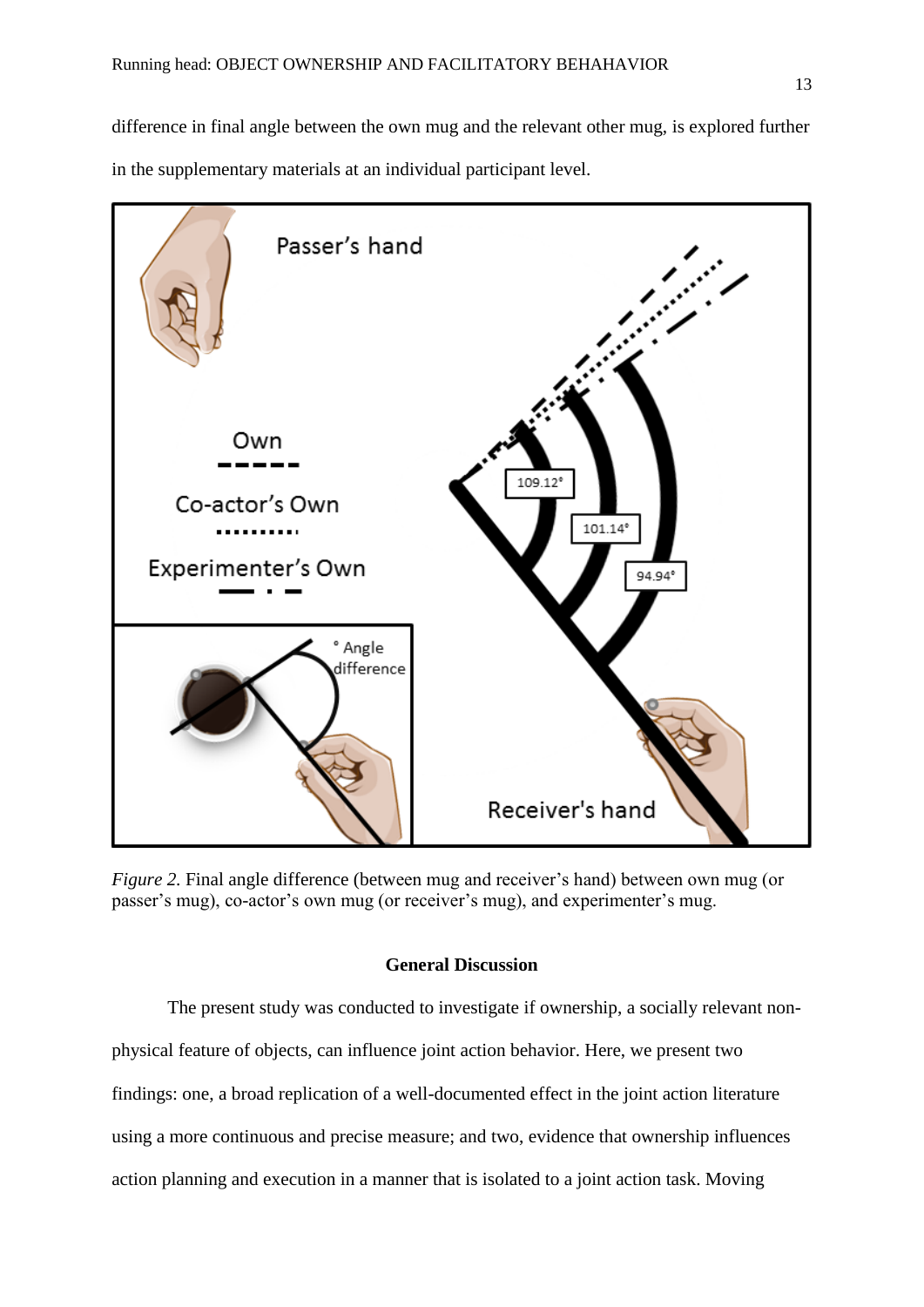forward we will focus on the critical effects associated with ownership. In Experiment 1, when participants passed the co-actor's mug towards their partner for action, the mug was rotated farther towards the co-actor than when they passed their own mug. In Experiment 2, the aforementioned effect was replicated with the Experimenter's mug and the Participant's own mug. Because the objects were physically identical (aside from colour), the difference in rotation is driven by top-down modulation of motor commands associated with ownership status rather than bottom-up factors associated with the low-level perceptual properties of the mugs. Further, because this effect does not interact with time, familiarity with the mugs is unlikely to play a role.

Given that the facilitatory joint action behavior was expressed for both "own" and the "other's'" mugs, and just the magnitude of that behaviour was altered, we suggest that such high level conceptual knowledge and associated motor programs may implicitly leak into intended movements despite having no functional basis in this particular instance. We propose that, when the concept of ownership is introduced, established prior motor associations with relevant objects change. Although it is difficult to override a facilitatory consideration in joint action, prior associations may be able to modulate the effect. Perhaps it is more common to use your own (and your friend's) possessions and therefore optimise your own comfort (see Rosenbaum, Chapman, Weigelt, Weisse, & van der Wel, 2012, for a review on end state comfort; but see Herbort, 2013). Indeed, prior experience seems to shape response selection when engaging in higher-order planning of sequential action components to both joint and individual situations (individual - Herbort & Butz, 2011; joint and individual – Meyer, van der Wel & Hunnius, 2013). Further, discordant action consequences can influence kinematic parameters (Pfister, Janczyk, Wirth, Dignath, & Kunde, 2014). Therefore, it may be a sensible conclusion that, in the case of the present study, underlying cognitive biases, intentions or prior experience associated with cognitive concepts are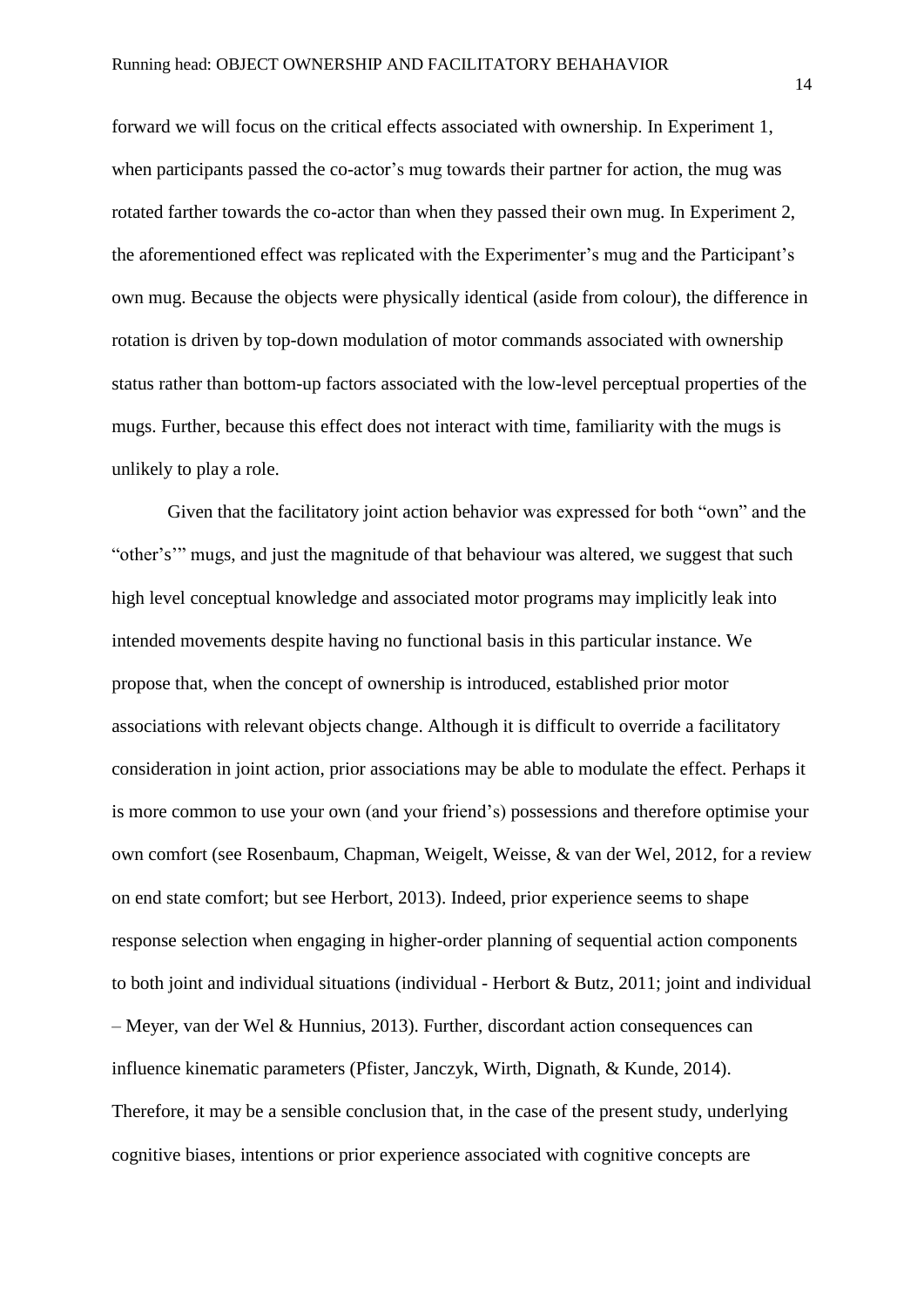influencing motor programming even though they are discordant with the actual motor intention.

One could also speculate that the effect of ownership may be grounded in embodied mechanisms. For example, it has been reported that it is more natural to make a pushing movement in association with negatively connoted words and a pulling movement in association with positively connoted words (Chen & Bargh, 1999). This effect can then be altered by the target of the verb, indicating a social modulation (Lugli, Baroni, Gianelli, Borghi & Nicoletti, 2012). By this line of reasoning, the passer in the present study may not reach the same level of facilitatory behavior with their own object because the movement of passing the mug, in essence, represents an incongruent condition of pushing or giving a positively connoted object away. Of note, the aforementioned learned associative account does not necessarily conflict with an embodied account. An embodied account may simply represent a higher degree of abstraction in the mechanisms associated with the effect and may eventually prove to be an extension of a learned associative account whereby ownership tends to be confounded with valence (e.g. the mere-ownership effect, Beggan, 1992).

Two additional important insights emerged from Experiment 2. First, facilitatory behaviour in joint action is suppressed when using one's own objects. That is, the 'ownership effect' here represents a reduction of the level of facilitatory behavior associated with the owned mug rather than an enhancement of facilitation associated with the other mugs. This conclusion can be made because the strongest joint action effect was with Experimenter's mug, yet the Experimenter was never the co-actor. Second, it appears that it is necessary to consider both the experimental context (in Experiment 1, the Experimenter's mug was not used) and the relationship to self of the other owners. In the case of Experiment 2, the selfoverlap is higher for the co-actor's mug than the experimenter's mug because the co-actor is a friend and thus represents a middle ground. Indeed, the specific numerical pattern of results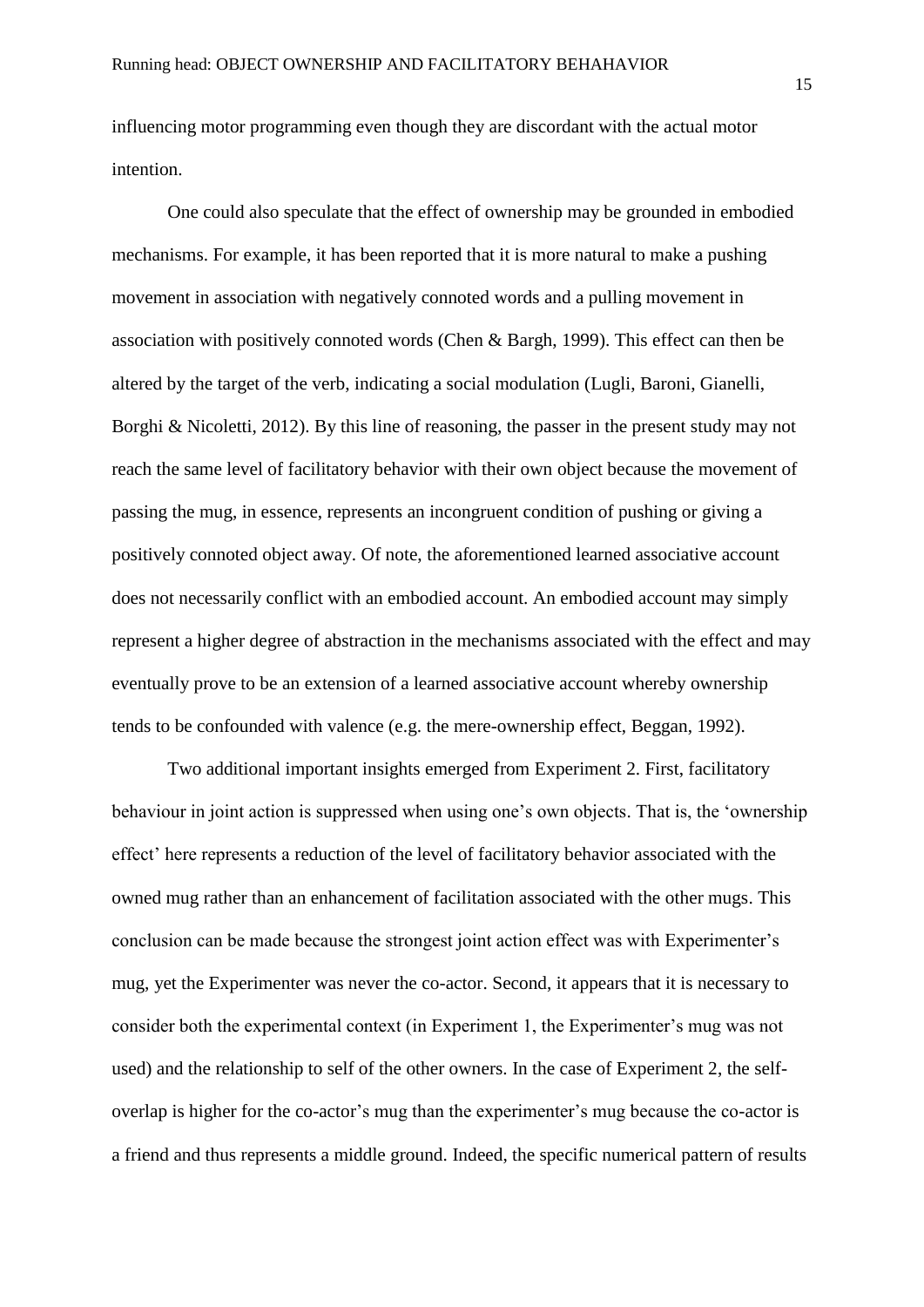in Experiment 2 is consistent with data patterns found in literature concerning self-relevance and perception (e.g., Sui, He & Humphreys, 2012).

In sum, the motor system has developed, both on a collective and individual level, to find elegant solutions to the core problems it faces of efficiently interacting within a social world. The present studies reveal that non-physical features that are culturally- and societallybased can bias the execution of motor plans in previously unreported ways. Although awareness of the ownership status of an object did not interrupt the overarching goal (facilitation of joint behavior) in these naturalistic passing movements, ownership did shape the dyad's joint goals in subtle ways.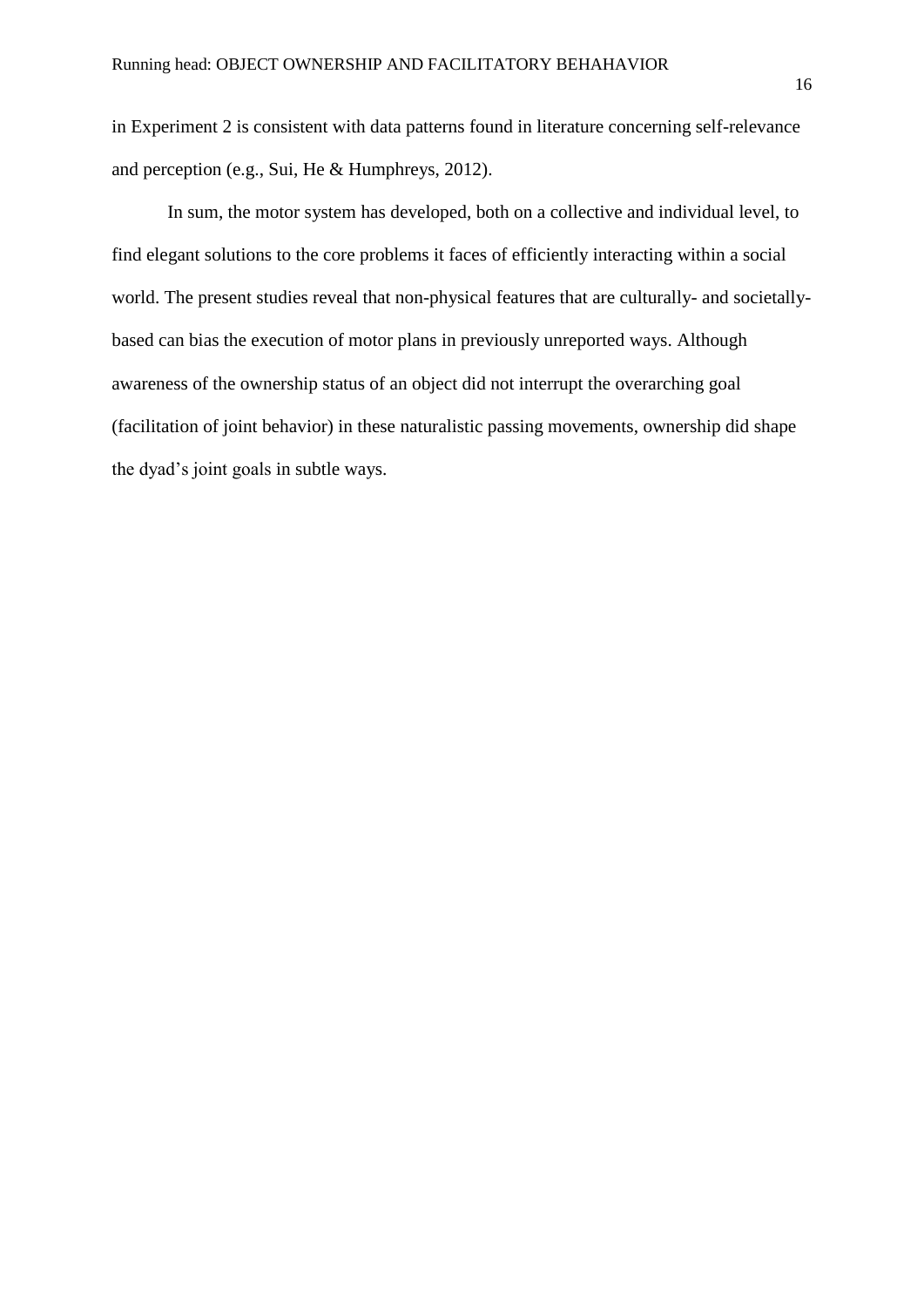#### **References:**

- Beggan, J.K. (1992) On the social nature of nonsocial perception: The mere ownership effect. *Journal of Personality and Social Psychology, 62*(2), 229-237.
- Chen, M. & Bargh, J.A. (1999) Consequences of automatic evaluation: Immediate behavioral predispositions to approach or avoid the stimulus. *Personality and Social Psychology Bulletin, 25*(2), 215-224. doi:10.1177/0146167299025002007
- Constable, M.D. Kritikos, A. Bayliss, A.P. (2011) Grasping the concept of personal property. *Cognition, 119*(3), 430-437. doi:10.1016/j.cognition.2011.02.007
- Constable, M.D. Kritikos, A. Lipp, O.V. & Bayliss, A.P. (2014) Object ownership and action: The influence of social context and choice on the physical manipulation of personal property. *Experimental Brain Research, 232*(12), 3749-3761. doi:10.1007/s00221- 014-4163
- Cunningham, S.J. Turk, D.J., Macdonald, L.M. & Macrae, C.N. (2008) Yours or mine? Ownership and memory. *Consciousness and Cognition, 17*(1), 312-318. doi:10.1016/j.concog.2007.04.003
- Flanagan, J.R. & Johansson, R.S. (2003) Action plans used in action observation. *Nature, 424*(6950), 769-771. doi: 10.1038/nature01861
- Gonzalez, D.A. Studenka, B.E. Glazebrook, C.M. & Lyons, J.L. (2011) Extending end-state comfort effect: Do we consider the beginning state comfort of another? *Acta Psychologica, 136*(3), 347-353. doi:10.1016/j.actpsy.2010.12.009
- Herbort, O. (2013) Optimal versus heuristic planning of object manipulations: A review and a computational model of the continuous end-state comfort effect. *New Ideas in Psychology, 31*(3), 291-301. doi:10.1016/jnewideapsych.2013.01.003
- Herbort, O. & Butz, M.V. (2011) Habitual and goal-directed factors in (everyday) object handling. *Experimental Brain Research 213*(4), 371-382. doi: 10.1007/s00221-011-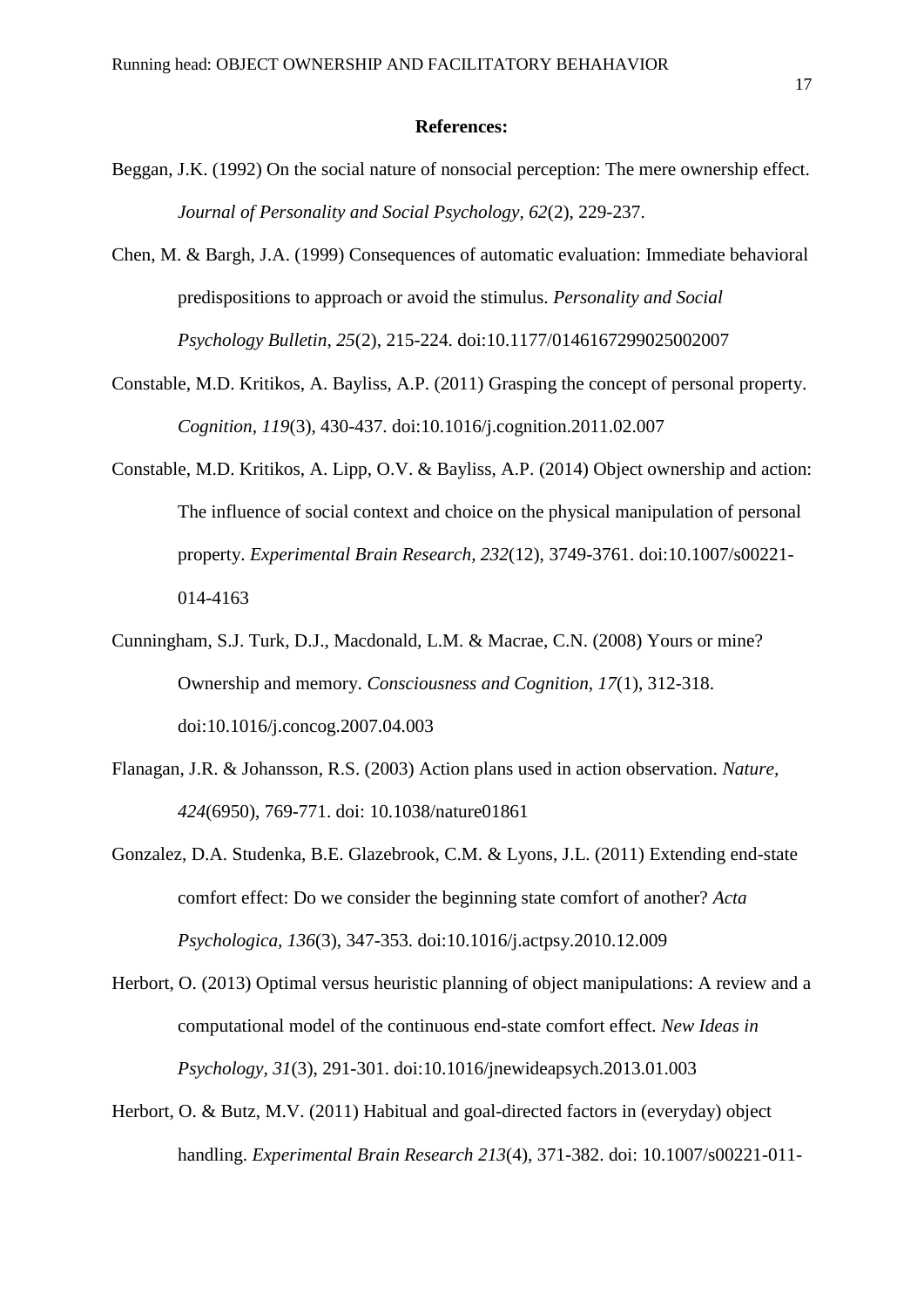#### 2787-8

- Hommel, B. Colzato, L.S. & van den Wildenberg, W.P. (2009) How social are task representations? *Psychological Science*, *20*(7), 794-798. doi:10.1111/j.1467- 9280.2009.02367.
- Lugli, L. Baroni, G. Gianelli, C. Borghi, A.M. & Nicoletti, R. (2012). Self, others, objects: How this triadic interaction modulates our behavior. *Memory & Cognition, 40*(8), 1627-1693. doi:10.3758/s13421-012-0218-0
- Meyer, M. van der Wel, R.P.R.D. & Hunnius, S. (2013) Higher-order action planning for individual and joint object manipulations. *Experimental Brain Research. 225*(4), 579- 588. doi: 10.1007/s00221-012-3398-8
- Pfister, R. Janczyk, M. Wirth, R. Dignath, D. & Kunde, W. (2014) Thinking with portals: Revisiting kinematic cues to intention. *Cognition, 133*(2), 464-473 doi: j.cognition.2014.07.012
- Ray, M. & Welsh, T.N. (2011). Response selection during a joint action task. *Journal of Motor Behavior. 43*(4), 329-332. doi: 10.1080/00222895.2011.592871
- Rosenbaum, D.A. Chapman, K.M. Weigelt, M. Weiss, D.J. van der Wel, R. (2012) Cognition, action, and object manipulation. *Psychological Bulletin. 138*(5), 924-946. doi:10.1037/a0027839
- Sebanz, N. Bekkering, H. & Knoblich, G. (2006) Joint action: Bodies and minds moving together. *Trends in Cognitive Science, 10*(2), 70-76. doi:10.1016/j.tics.2005.12.009
- Sebanz, N., Knoblich, G. & Prinz, W. (2003) Representing others' actions: just like one's own? *Cognition 88*(3), B11-B21. doi:10.1016/S0010-0277(03)00043-X
- Shu, S.B. & Peck, J. (2011) Psychological ownership and affective reaction: Emotional attachment process variables and the endowment effect. *Journal of Consumer Psychology, 21*(4), 439-452. doi: 10.1016/j.jcps.2011.01.002